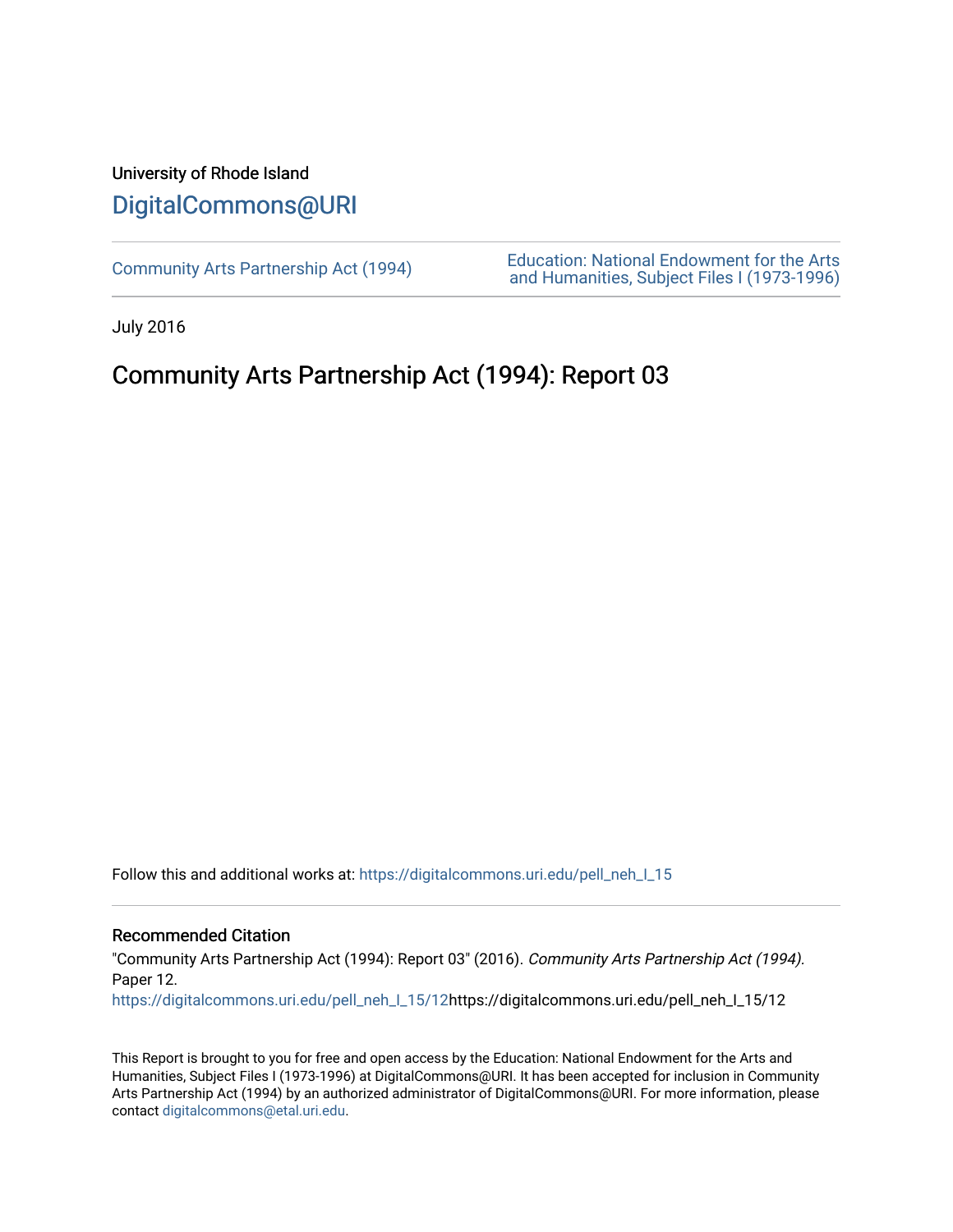$0:\S$ IG $\S$ 1.C.SIG $\S$ 1.C.SIG94.C87 S.L.C.

 $\overline{\phantom{a}}$ 

58

 $\frac{1}{2}$ 

| 1              | <b>"PART D-ARTS IN EDUCATION</b>                       |
|----------------|--------------------------------------------------------|
| $\overline{2}$ | "Subpart 1—Arts Education                              |
| 3              | "SEC. 10401. SUPPORT FOR ARTS EDUCATION.               |
| 4              | "(a) FINDINGS.—The Congress finds that—                |
| 5              | "(1) the arts are forms of understanding and           |
| 6              | ways of knowing that are fundamentally important       |
| 7              | to education;                                          |
| 8              | $''(2)$ the arts are important to excellent edu-       |
| 9              | cation and to effective school reform;                 |
| 10             | "(3) the most significant contribution of the          |
| 11             | arts to education reform is the transformation of      |
| 12             | teaching and learning;                                 |
| 13             | $f'(4)$ such transformation is best realized in the    |
| 14             | context of comprehensive, systemic education reform;   |
| 15             | "(5) demonstrated competency in the arts for           |
| 16             | American students is among the National Education      |
| 17             | Goals;                                                 |
| 18             | "(6) participation in performing arts activities       |
| 19             | has proven to be an effective strategy for promoting   |
| 20             | the inclusion of persons with disabilities in main-    |
| 21             | stream settings;                                       |
| 22             | $\lq(7)$ opportunities in the arts have enabled per-   |
| 23             | sons of all ages with disabilities to participate more |
| 24             | fully in school and community activities;              |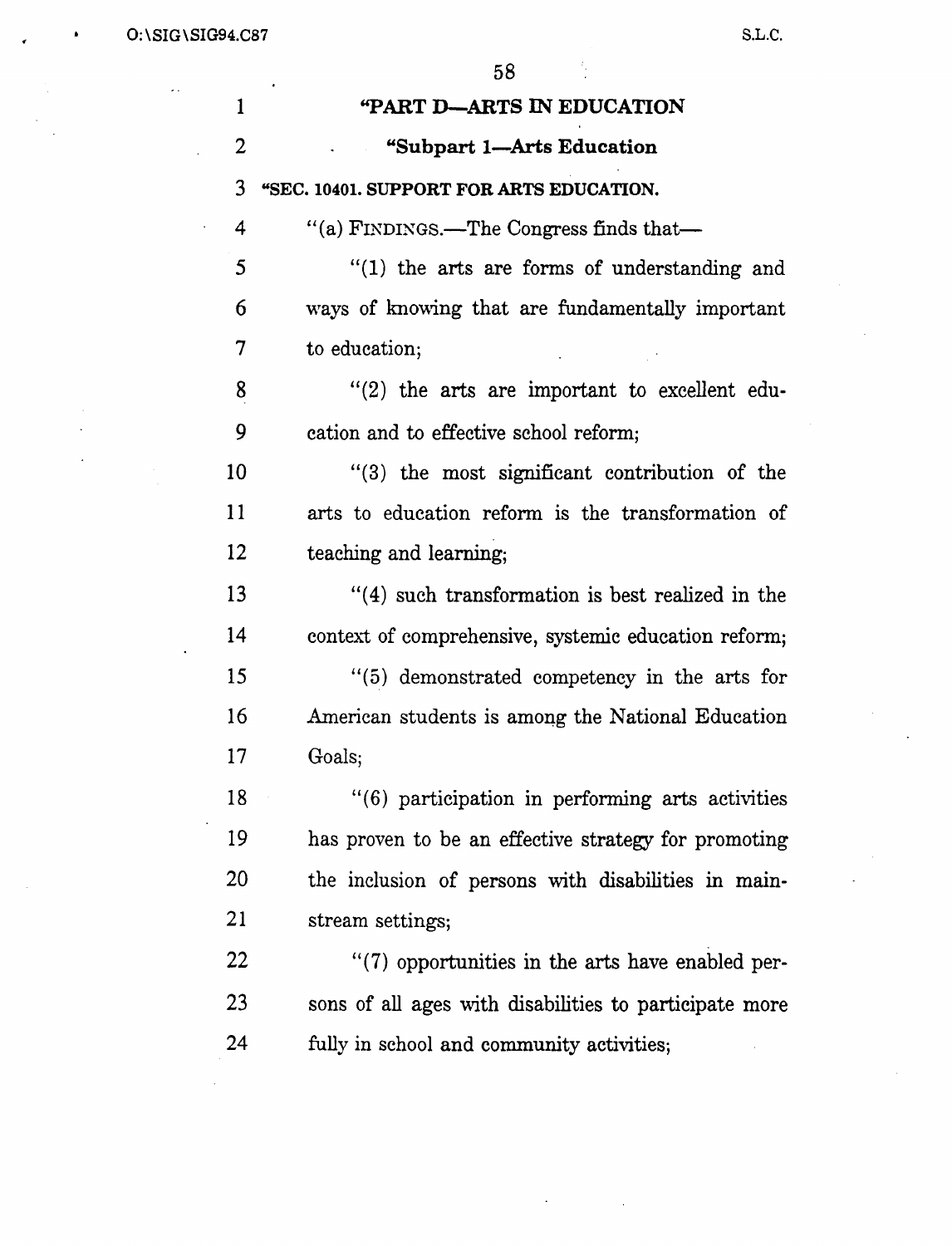$\bar{z}$ 

 $\hat{\mathcal{L}}$ 

59

 $\hat{\boldsymbol{\theta}}$ 

| $\mathbf{1}$             | $(8)$ the arts can motivate at-risk students to            |
|--------------------------|------------------------------------------------------------|
| $\overline{2}$           | stay in school and become active participants in the       |
| 3                        | educational process; and                                   |
| 4                        | "(9) arts education should be an integral part             |
| 5                        | of the elementary and secondary school curriculum.         |
| 6                        | "(b) PURPOSES.—The purposes of this subpart are            |
| $\overline{\mathcal{I}}$ | $to-$                                                      |
| 8                        | "(1) support systemic education reform by                  |
| 9                        | strengthening arts education as an integral part of        |
| 10                       | the elementary and secondary school curriculum;            |
| 11                       | $''(2)$ help ensure that all students have the op-         |
| 12                       | portunity to learn to challenging State content            |
| 13                       | standards and challenging State student perform-           |
| 14                       | ance standards in the arts; and                            |
| 15                       | $(3)$ support the national effort to enable all            |
| 16                       | students to demonstrate competence in the arts in          |
| 17                       | accordance with the National Education Goals.              |
| 18                       | "(c) ELIGIBLE RECIPIENTS.- In order to carry out           |
| 19                       | the purposes of this subpart, the Secretary is authorized  |
| 20                       | to award grants to, or enter into contracts or cooperative |
| 21                       | agreements with—                                           |
| 22                       | $"(1)$ State educational agencies;                         |
| 23                       | $''(2)$ local educational agencies;                        |
| 24                       | $\cdot$ (3) institutions of higher education;              |

 $\mathcal{A}^{\mathcal{A}}$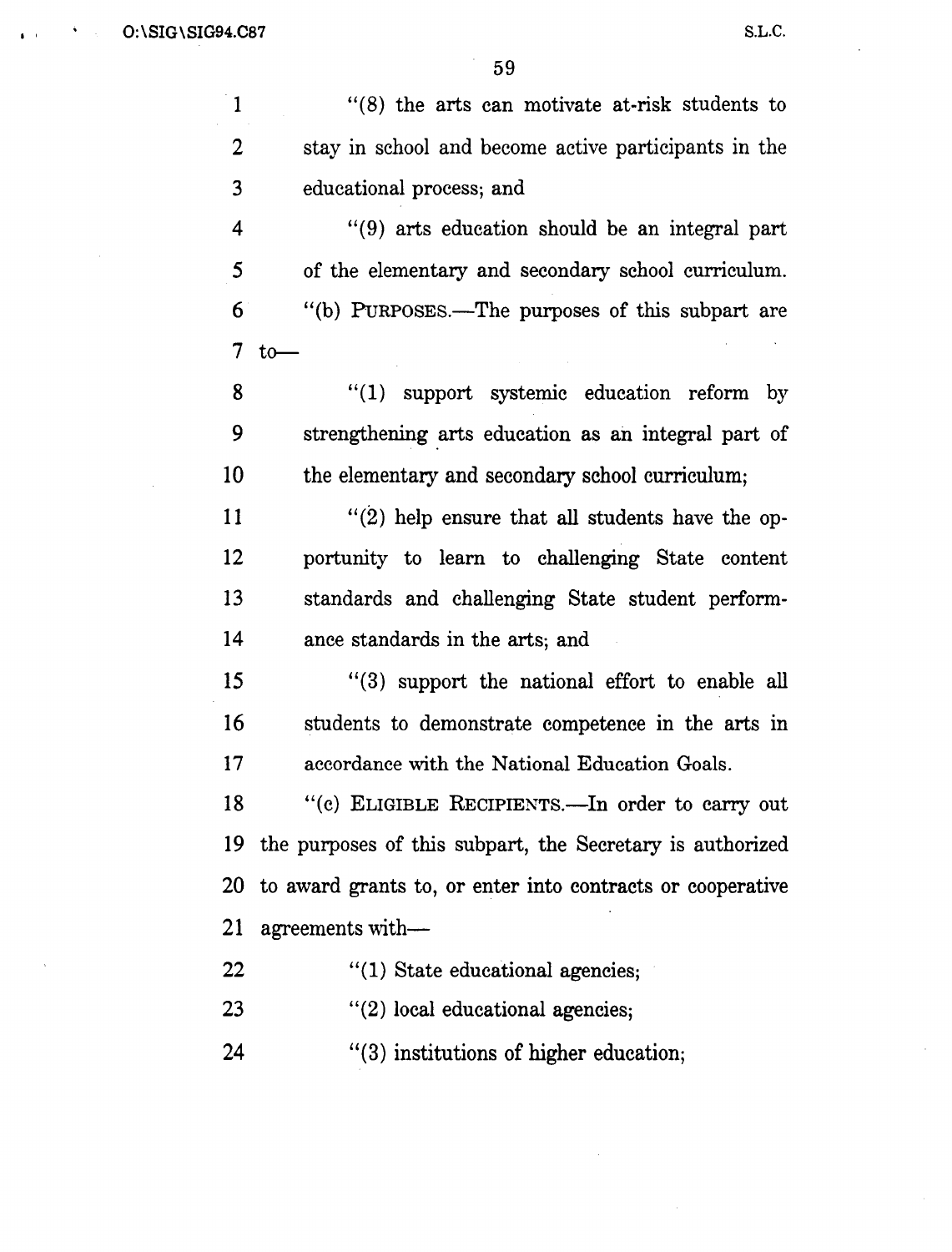| $\mathbf{1}$   | "(4) museums and other cultural institutions;        |
|----------------|------------------------------------------------------|
| $\overline{2}$ | and                                                  |
| 3              | "(5) other public and private agencies, institu-     |
| 4              | tions, and organizations.                            |
| 5              | "(d) AUTHORIZED ACTIVITIES.-Funds under this         |
| 6              | subpart may be used for-                             |
| 7              | $"(1)$ research on arts education;                   |
| 8              | $''(2)$ the development of, and dissemination of     |
| 9              | information about, model arts education programs;    |
| 10             | "(3) the development of model arts education         |
| 11             | assessments based on high standards;                 |
| 12             | "(4) the development and implementation of           |
| 13             | curriculum frameworks for arts education;            |
| 14             | "(5) the development of model preservice and         |
| 15             | inservice professional development programs for arts |
| 16             | educators and other instructional staff;             |
| 17             | "(6) supporting collaborative activities with        |
| 18             | other Federal agencies or institutions involved in   |
| 19             | arts education, such as the National Endowment for   |
| 20             | the Arts, the Institute of Museum Services, the John |
| 21             | F. Kennedy Center for the Performing Arts, Very      |
| 22             | Special Arts, and the National Gallery of Art;       |
| 23             | "(7) supporting model projects and programs in       |
| 24             | the performing arts for children and youth through   |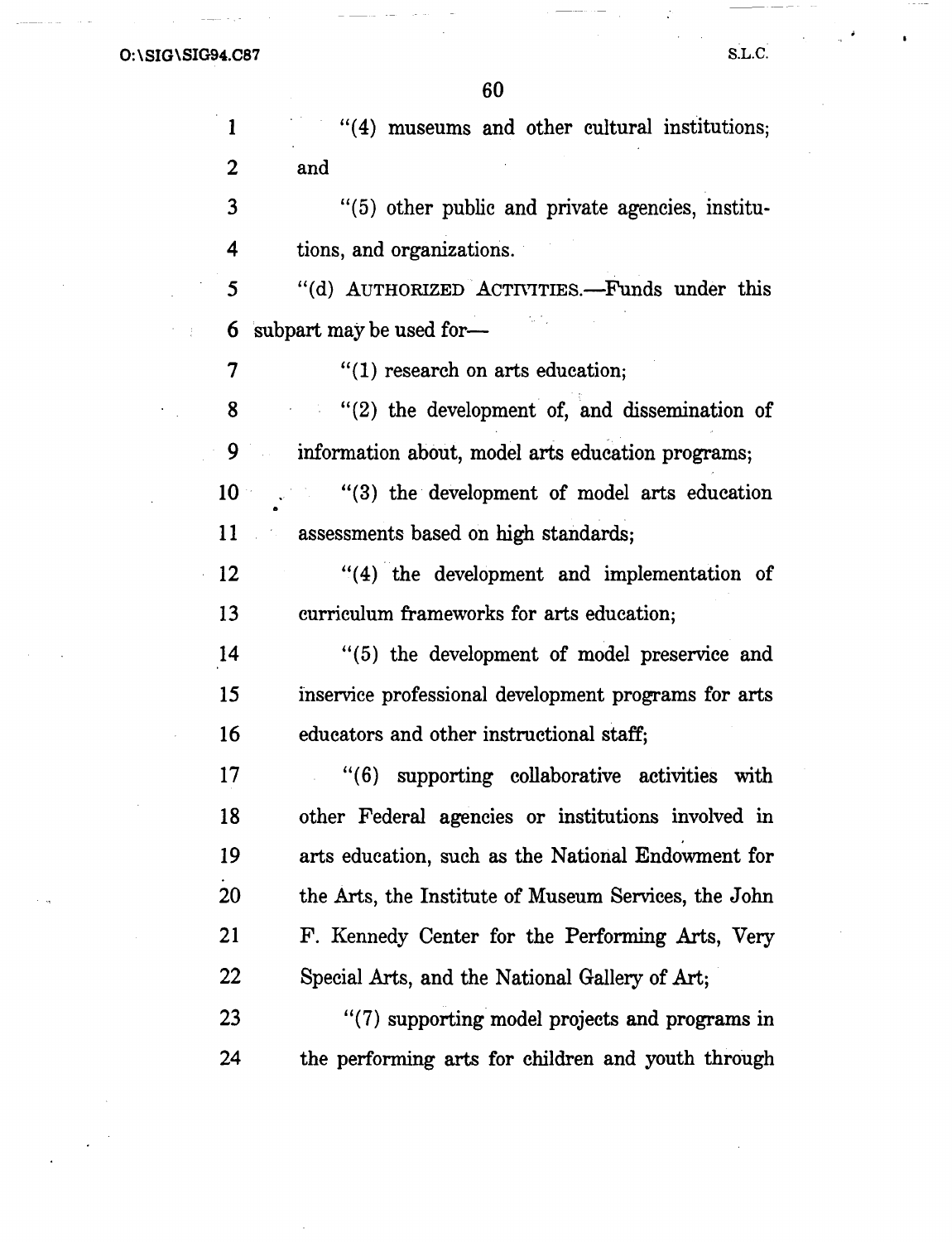$\hat{\mathcal{A}}$ 

 $\hat{\boldsymbol{\beta}}$ 

 $\overline{\phantom{a}}$ 

 $\frac{1}{2} \left( \frac{1}{2} \right)$ 

 $\bar{\mathcal{A}}$ 

 $\ddot{\phantom{a}}$ 

 $\mathcal{A}^{\mathcal{A}}$ 

 $\mathcal{L}_{\mathcal{A}}$ 

| 1              | arrangements made with the John F. Kennedy Cen-         |
|----------------|---------------------------------------------------------|
| $\overline{2}$ | ter for the Performing Arts;                            |
| 3              | "(8) supporting model projects and programs             |
| 4              | by Very Special Arts which assure the participation     |
| 5              | in mainstream settings in arts and education pro-       |
| 6              | grams of individuals with disabilities;                 |
| 7              | "(9) supporting model projects and programs to          |
| 8              | integrate arts education into the regular elementary    |
| 9              | and secondary school curriculum; and                    |
| 10             | $"(10)$ other activities that further the purposes      |
| 11             | of this subpart.                                        |
| 12             | "(e) COORDINATION.-                                     |
| 13             | "(1) IN GENERAL.—A recipient of funds under             |
| 14             | this subpart shall, to the extent possible, coordinate  |
| 15             | projects assisted under this subpart with appropriate   |
| 16             | activities of public and private cultural agencies, in- |
| 17             | stitutions, and organizations, including museums,       |
| 18             | arts education associations, libraries, and theaters.   |
| 19             | "(2) SPECIAL RULE.—In carrying out this sub-            |
| <b>20</b>      | part, the Secretary shall coordinate with the Na-       |
| 21             | tional Endowment for the Arts, the Institute of Mu-     |
| 22             | seum Services, the John F. Kennedy Center for the       |
| 23             | Performing Arts, Very Special Arts, and the Na-         |
| 24             | tional Gallery of Art.                                  |
| 25             | "(f) AUTHORIZATION.-                                    |
|                |                                                         |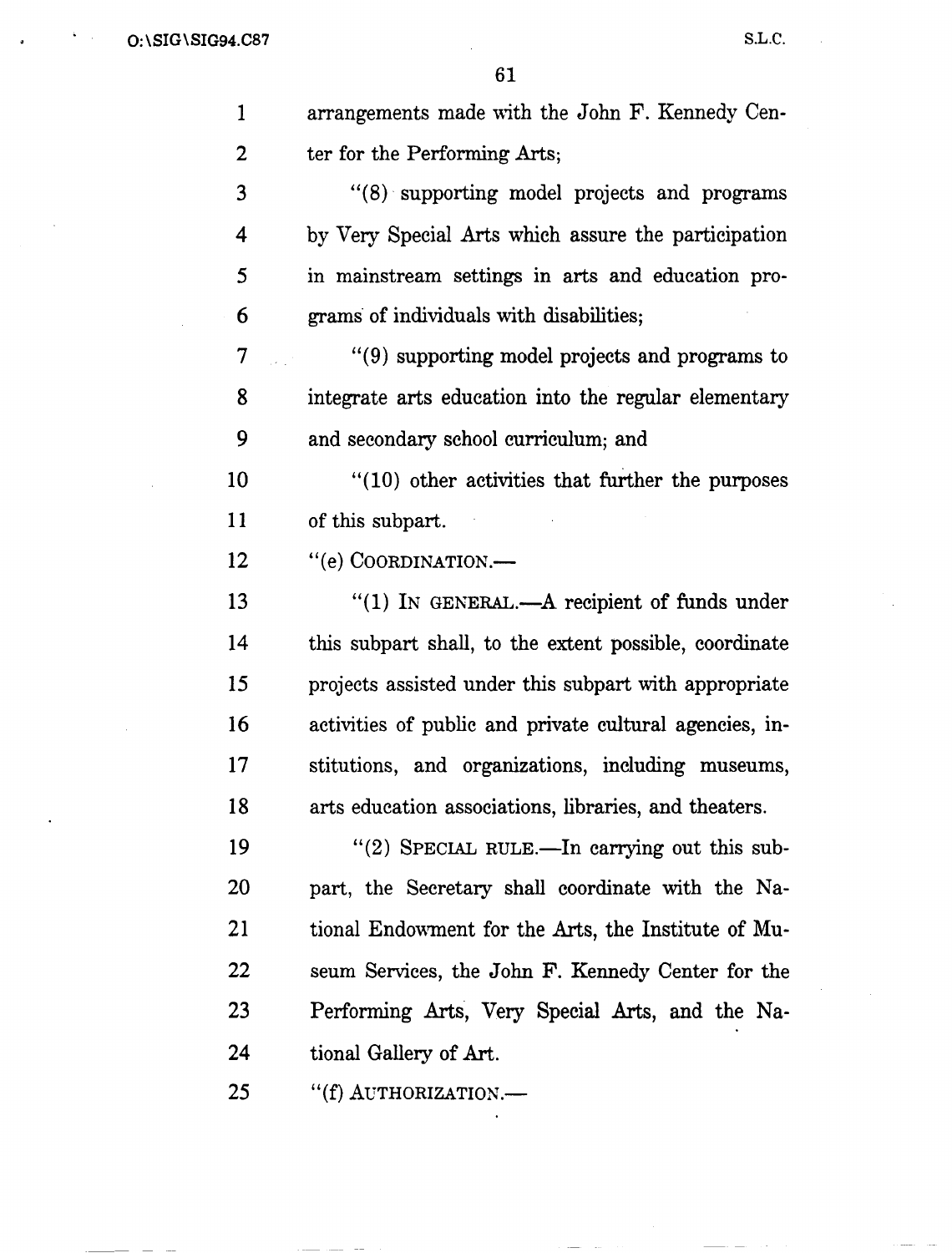1 "(1) IN GENERAL.—For the purpose of carry-2 ing out this subpart, there are authorized to be ap-3 propriated \$11,000,000 for fiscal year 1995 and 4 such sums as may be necessary for each of the four *5* succeeding fiscal years. 6 "(2) SPECIAL RULE.—If the amount appro-7 priated under paragraph (1) for any fiscal year is 8 \$9,000,000 or less, then such· amount shall only be 9 available to carry out the activities described m 10 paragraphs (7) and (8) of subsection (d). 11 "Subpart 2-Cultural Partnerships for At-Risk 12 Children and Youth 13 "SEC. 10411. FINDINGS AND PURPOSE.

14 "(a) FINDINGS.—The Congress finds:

15 "(1) With local school budget cuts there are in-16 adequate arts and cultural programs available for 17 children and youth in schools, especially at the ele-18 mentary school level.

19 "(2) The arts promote progress in academic 20 subjects as shown by research conducted by the Na-21 tional Endowment for the Arts.

22 " (3) Children and youth who receive instruction 23 in the arts and humanities, or who are involved in 24 cultural activities, remain in school longer and are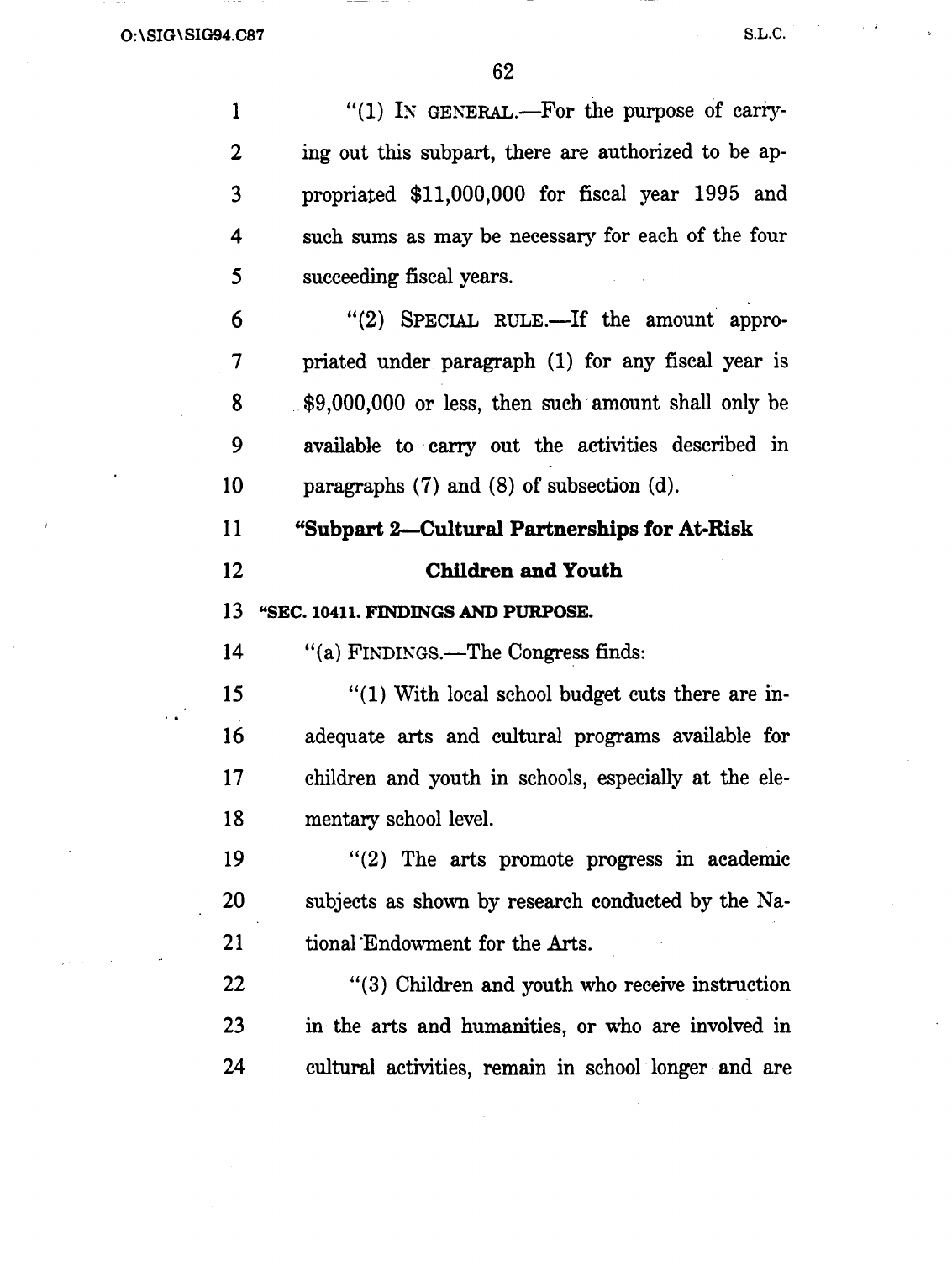63

1 more successful than children who do not receive 2 such instruction.

3 "( 4) Learning in the arts and humanities pro-4 motes progress in other academic subjects, and gen-5 erates positive self-esteem and a greater sense of ac-6 complishment in young people.

7 "(5) School-university and school-cultural insti-8 tution partnerships that upgrade teacher training in 9 the arts and humanities have significantly contrib-10 uted to improved instruction and achievement levels 11 of school-aged children.

12 "(6) Museum outreach, cultural activities and 13 informal education for at-risk children and youth 14 have contributed significantly to the educational 15 achievement and enhanced interest in learning of at-16 risk children and youth.

17 "(7) The Goals 2000: Educate America Act, 18 other legislation and local, State and national re-19 sources support the integration of the arts and hu-20 manities into the regular curriculum and school day 21 for all children.

22 " (8) While all children benefit from instruction 23 in the arts and the humanities, at-risk children and 24 youth have a special, additional need for arts and 25 cultural programs both in school and after school.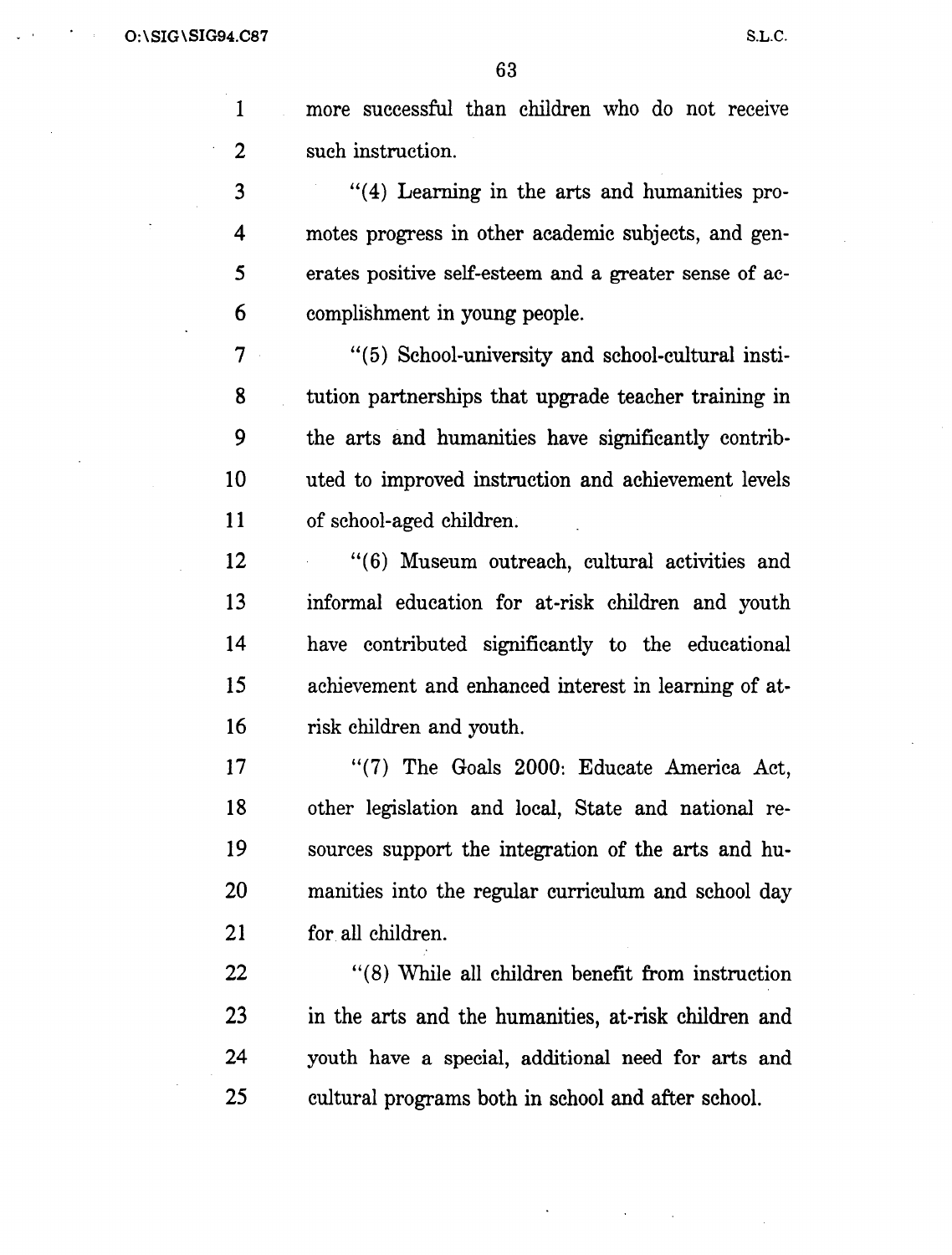1 "(b) PURPOSE.—The purpose of this subpart is to 2 make demonstration grants to eligible entities to improve 3 the educational performance and future potential of at-4 risk children and youth by providing comprehensive and 5 coordinated educational and cultural services.

#### 6 "SEC. 10412. PROGRAM AUTHORIZED.

7 "(a) IN GENERAL. The Secretary is authorized to 8 award grants to eligible entities to pay the Federal share 9 of the costs of the activities described in section 10413. 10 "(b) SPECIAL REQUIREMENTS.—

 $11$  "(1) IN GENERAL.—The Secretary shall award 12 grants under this subpart only to programs designed  $13$  to

14 "(A) promote and enhance educational and 15 cultural activities;

16 "(B) provide multi-year services to at-risk 17 children and youth and to integrate community 18 cultural resources into in-school and after-19 school educational programs;

20 "(C) provide integration of community cul-21 tural resources into the regular curriculum and 22 school day;

23 "(D) focus school and cultural resources in 24 the community on coordinated cultural services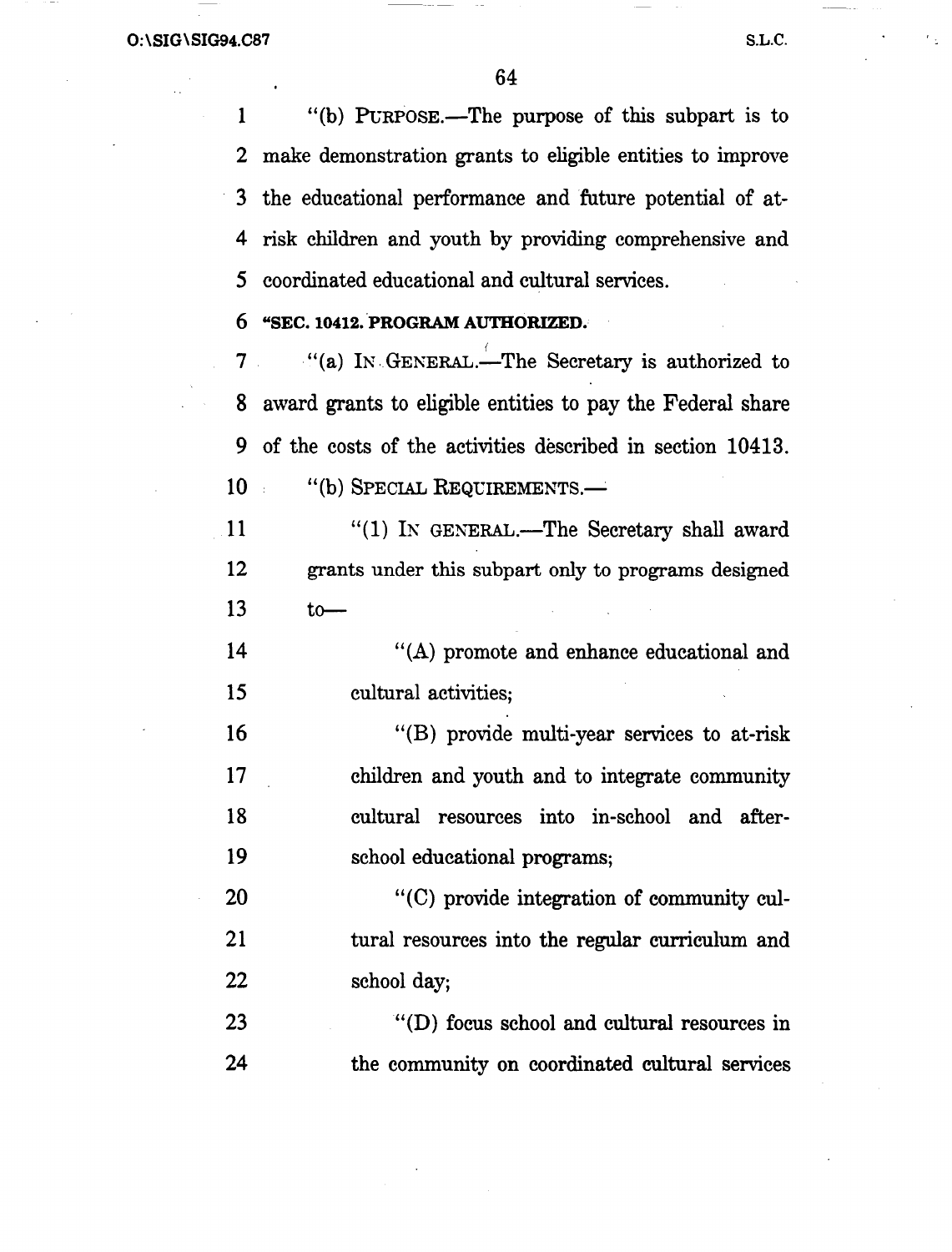$\cdot$   $\cdot$   $O:\S$ IG\SIG94.C87

 $\sim$ 

|                             | 65                                                   |
|-----------------------------|------------------------------------------------------|
| $\sim 1$                    | to address the needs of at-risk children and         |
| $\sim 2$ and $\sim$         | <b>Example 1</b> youth;                              |
| $\overline{\phantom{a}}$ 3  | " $(E)$ provide effective cultural programs to       |
| $\approx$ 4                 | facilitate the transition from preschool pro-        |
| $\sim$ 100 $\sim$ 500 $\pm$ | grams to elementary school programs, including       |
| $\sim$ 3 $\sim$ 6 $\%$      | programs under the Head Start Act and part H         |
|                             |                                                      |
| $\sim$ 8.5 for $\sim$       | Act;                                                 |
| $9$ and $10$                | facilitate school-to-work transition<br>$\lq\lq (F)$ |
| $\sim$ 10                   | from secondary schools and alternative schools       |
| $\sim -11$ .                | to job training, higher education and employ-        |
| $\sim$ 12 $\sim$ 12 $\sim$  | ment through educational programs and activi-        |
| 13<br>$\frac{1}{2}$ .       | ties that utilize school resources;                  |
| 14 <sup>°</sup>             | $\cdot$ (G) increase parental and community in-      |
| 15<br>$\ddot{\phantom{0}}$  | volvement in the educational, social, and cul-       |
| 16                          | tural development of at-risk children and youth;     |
| 17                          | or                                                   |
| 18                          | $"({\rm H})(i)$ develop programs and strategies      |
| 19                          | that provide high-quality coordinated edu-           |
| 20                          | cational and cultural services; and                  |
| 21                          | "(ii) provide a model to replicate such              |
| 22                          | services in other schools and communities.           |
| 23                          | "(2) PARTNERSHIP.—An interagency partner-            |
| 24                          | ship comprised of the Secretary of Education, the    |
| 25                          | Chairman of the National Endowment for the Hu-       |

 $\mathcal{A}^{\mathcal{A}}$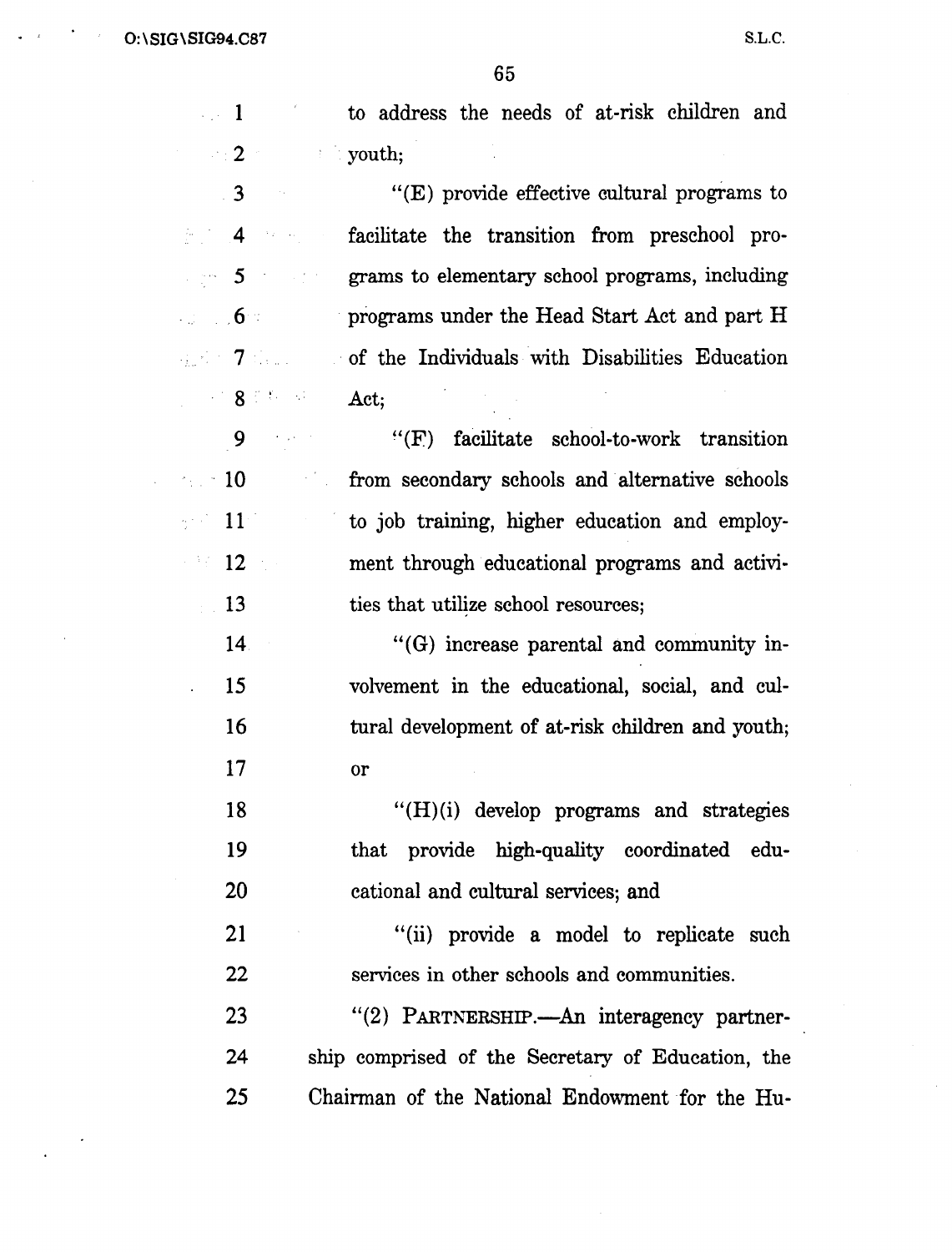66

1 manities, the Chairman of the National Endowment 2 for the Arts, and the Director of the Institute of 3 Museum Services, or their designees, shall establish 4 criteria and procedures for awarding grants, includ-5 ing the establishment of panels to review the appli-6 cations, and shall administer the grants program au-7 thorized by this section. The Secretary shall publish 8 such criteria and procedures in the Federal Register. 9 "(3) COORDINATION.—Grants may only be 10 . awarded under this subpart to eligible entities that

11 agree to coordinate activities carried out under other 12 Federal,. State, and local grants, received by the 13 members of the partnership for purposes and target 14 populations described in this subpart, into an inte-15 grated service delivery system located at a school, 16 cultural, or other community-based site accessible to 17 and utilized by at-risk youth.

18 "(4) ELIGIBLE ENTITIES.—For purposes of this 19 subpart, the term 'eligible entity' means a partner-20 ship between-

21 "(A) a local educational agency or an indi-22 vidual school that is eligible to participate in a 23 schoolwide program under section 1114; and

24 "(B) at least one institution of higher edu-25 cation, museum, local arts agency, or cultural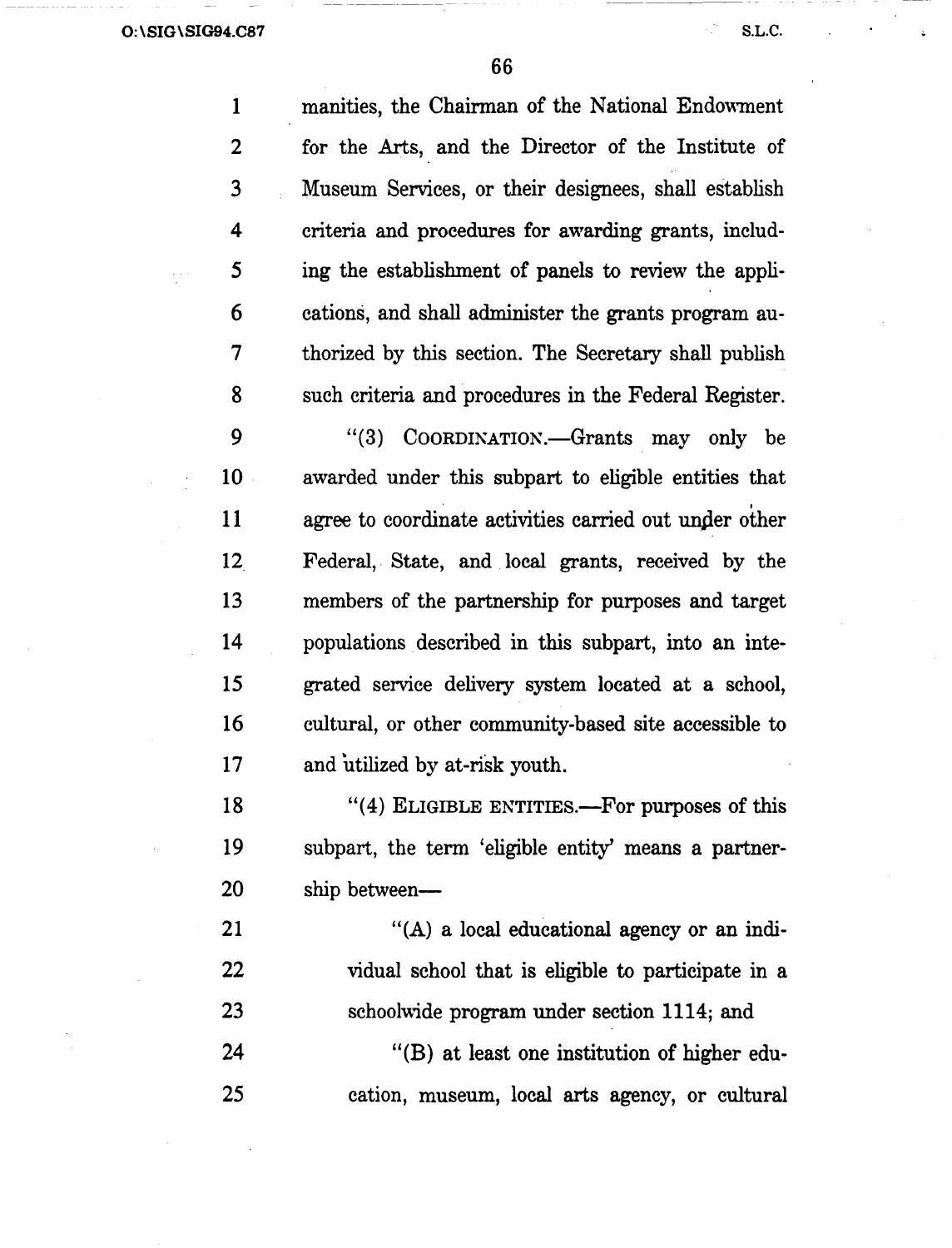$\sim$ 

 $\bullet$  $\sim$ 

J.

 $\sim$ 

| $\mathbf{1}$     | entity that is accessible to individuals within the     |
|------------------|---------------------------------------------------------|
| $\boldsymbol{2}$ | school district of such local educational agency        |
| 3                | or school, and that has a history of providing          |
| $\boldsymbol{4}$ | quality services to the community, which may            |
| 5                | include-                                                |
| 6                | "(i) nonprofit institutions of higher                   |
| $\overline{7}$   | education, museums, libraries, performing,              |
| 8                | presenting and exhibiting arts organiza-                |
| 9                | tions, literary arts organizations, State and           |
| 10               | local arts organizations, cultural institu-             |
| 11               | tions, and zoological and botanical organi-             |
| 12               | zations; or                                             |
| 13               | "(ii) private for-profit entities with a                |
| 14               | history of training children and youth in               |
| 15               | the arts.                                               |
| 16               | "(5) GEOGRAPHIC DISTRIBUTION.—In awarding               |
| 17               | grants under this subpart the Secretary, to the ex-     |
| 18               | tent feasible, shall ensure an equitable geographic     |
| 19               | distribution of such grants.                            |
| 20               | "(6) DURATION.—Grants made under this sub-              |
| 21               | part may be renewable for a maximum of five years       |
| 22               | if the Secretary determines that the eligible recipient |
| 23               | has made satisfactory progress toward the achieve-      |
| 24               | ment of the program objectives described in the ap-     |
| 25               | plication.                                              |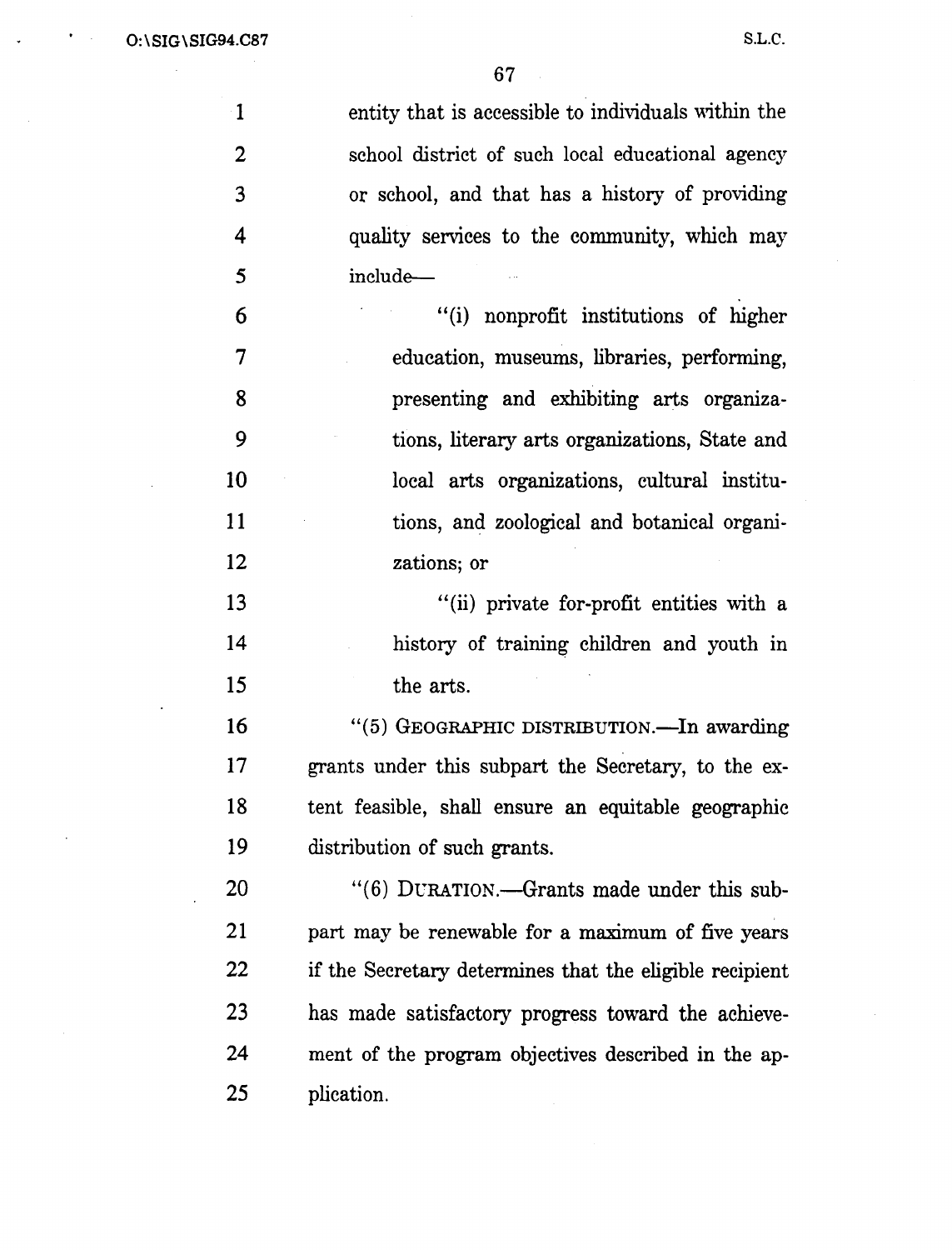$\ddot{\phantom{1}}$ 

i.<br>F

.

68

 $\bar{\mathcal{A}}$ 

| 1          | "(7) MODELS.—The Secretary, in consultation               |
|------------|-----------------------------------------------------------|
| 2          | with the Chairman of the National Endowment for           |
| 3          | the Humanities, the Chairman of the National En-          |
| 4          | dowment for the Arts and the Director of the Insti-       |
| 5          | tute of Museum Services, or their designees, shall        |
| 6          | submit successful models under this title to the Na-      |
| 7          | tional Diffusion Network for review.                      |
| 8          | "(c) TARGET POPULATION.-To be eligible for a              |
| 9          | grant under this subpart, an eligible entity shall serve— |
| 10         | "(1) students enrolled in schools participating           |
| 11         | in a schoolwide program under section 1114 and the        |
| 12         | families of such students to the extent practicable;      |
| 13         | $f'(2)$ out-of-school children and youth at risk of       |
| 14         | disadvantages resulting from teenage parenting, sub-      |
| 15         | stance abuse, recent migration, disability, limited-      |
| 16         | English proficiency, illiteracy, being the child of a     |
| 17         | teenage parent, living in a single parent household,      |
| 18         | or dropping out of school; or                             |
| $19 -$     | "(3) any combination of in-school and out-of-             |
| 20         | school at-risk children and youth.                        |
| 21         | "SEC. 10413. AUTHORIZED ACTIVITIES.                       |
| 22         | "(a) IN GENERAL.—Grants awarded under this sub-           |
| 23         | part may be used—                                         |
| 24         | "(1) to plan, develop, acquire, expand, and im-           |
| $\cdot$ 25 | prove school-based or community-based coordinated         |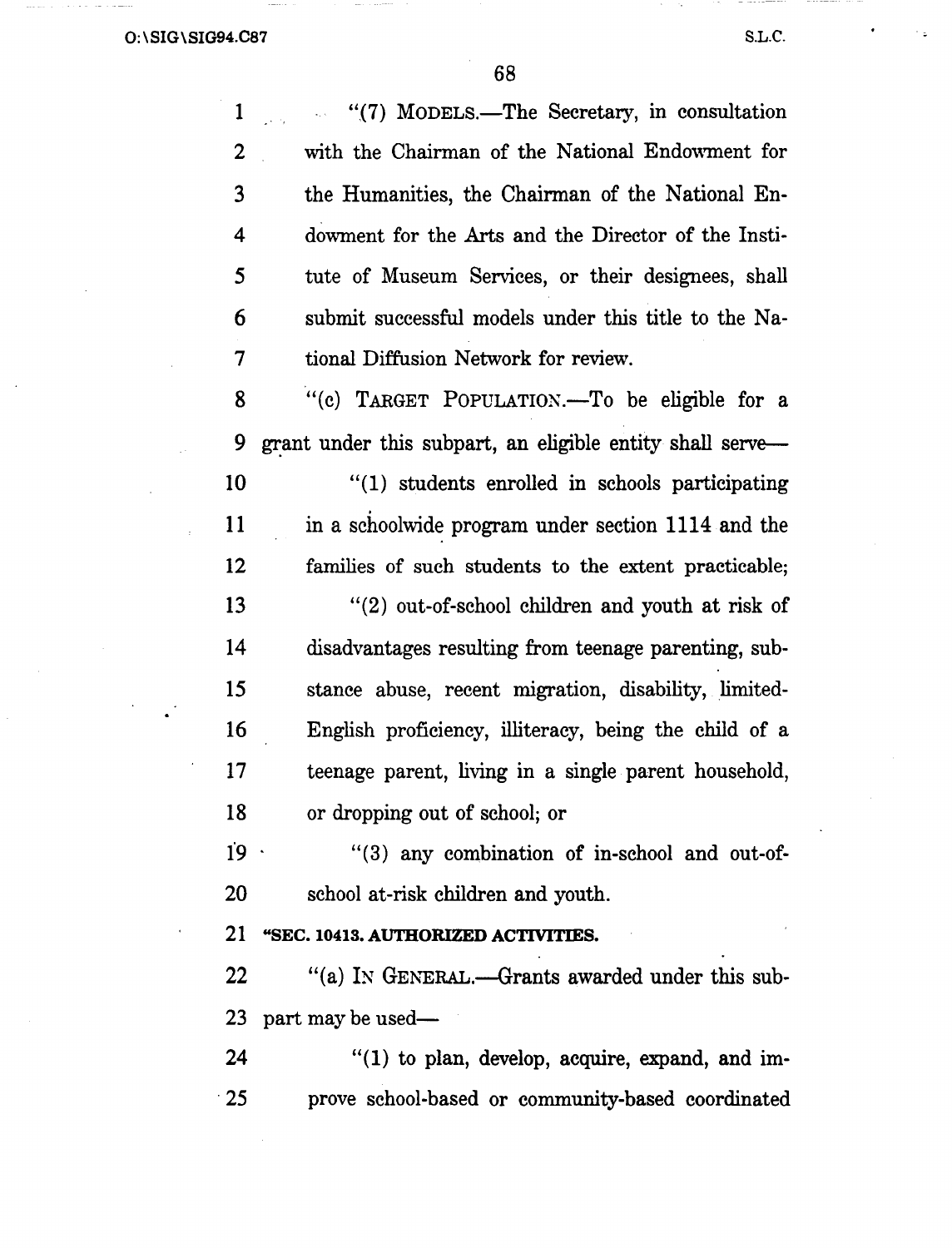. ' 0: \SIG\ SIG94.C87

S.L.C.

69

1 2 3 4 5 6 7 8 9 10 11 12 13 14 15 16 17 18 19 20 21 22 23 24 educational and cultural programs to strengthen the educational performance and future potential of inschool or out-of-school at-risk children and youth through grants, cooperative agreements, contracts for services, or administrative coordination; "{2) to provide at-risk students with integrated cultural activities designed to develop a love of learning that fosters the smooth transition of preschool children to elementary school; "(3) to design collaborative cultural activities for students in secondary or alternative schools that ensure the smooth transition to job training, higher education, or full employment;  $''(4)$  to provide child care for children of at-risk students who would not otherwise be able to participate in the program;  $\cdot$  (5) to provide transportation necessary for participation in the program;  $(6)$  to work with existing school personnel to develop curriculum materials and programs in the arts; "(7) to work with existing school personnel on staff development activities that encourage the integration of the arts into the curriculum;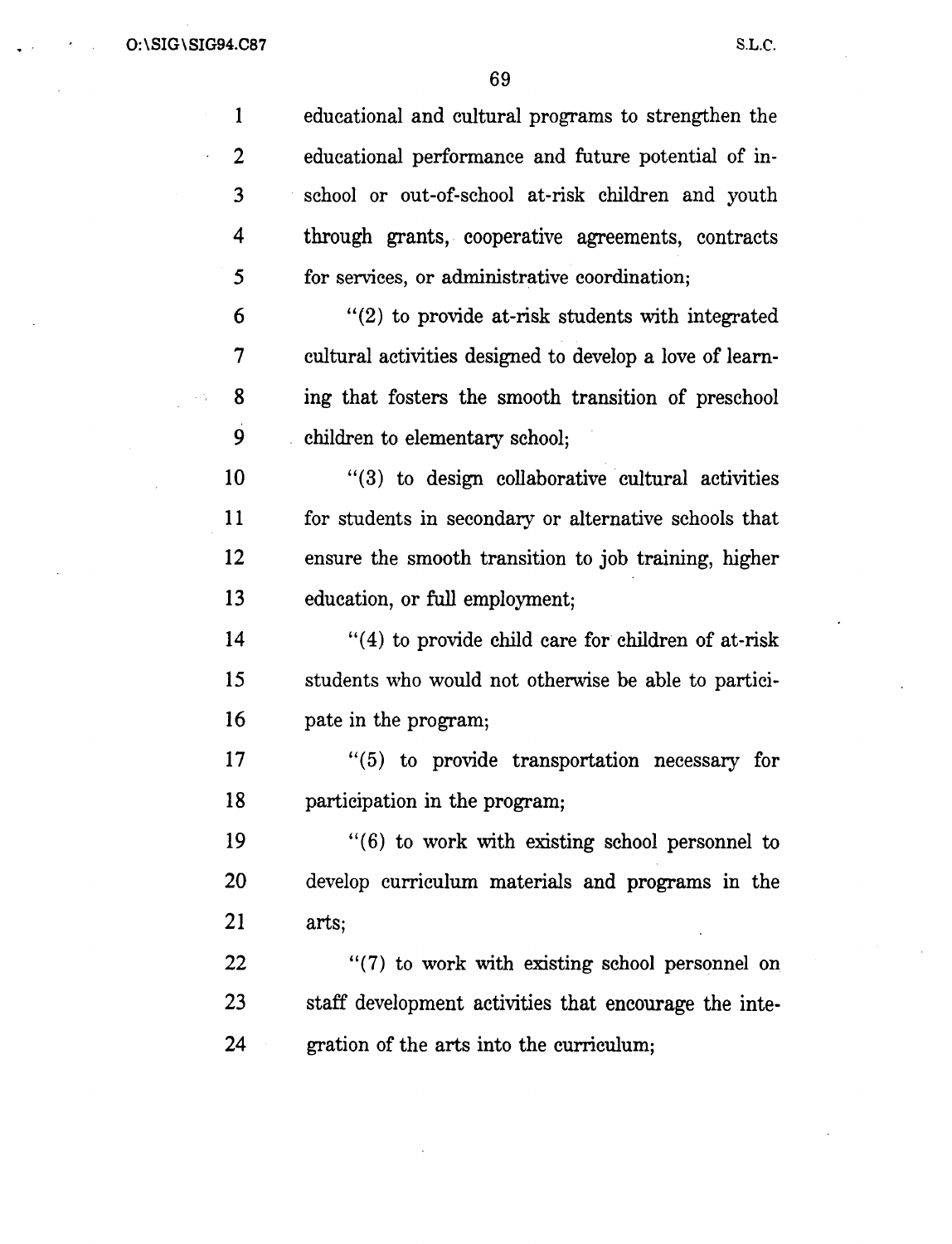$\hat{\mathcal{L}}$  .

 $\mathcal{L}$ 

 $\ddot{\phantom{1}}$ 

 $\sigma_{\rm{max}}$ 

 $\frac{1}{\frac{1}{2}}$ 

| 1                | "(8) for stipends that allow local artists to work                                                                              |
|------------------|---------------------------------------------------------------------------------------------------------------------------------|
| $\boldsymbol{2}$ | with at-risk children and youth in schools;                                                                                     |
| 3                | "(9) for training individuals who are<br>not                                                                                    |
| 4                | trained to work with children and youth;                                                                                        |
| 5                | "(10) for cultural programs that encourage the                                                                                  |
| 6                | active participation of parents in the education of                                                                             |
| 7                | their children; the second state of the second state of the second state of the second state of the second state $\mathbb{R}^n$ |
| 8                | $(11)$ for programs that use the arts and cul-                                                                                  |
| 9                | ture to reform current school practices, including                                                                              |
| 10               | lengthening the school day or academic year;                                                                                    |
| 11               | $"$ (12) for equipment or supplies that the Sec-                                                                                |
| 12               | retary determines appropriate; and                                                                                              |
| 13               | $"$ (13) for evaluation, administration, and super-                                                                             |
| 14               | vision.                                                                                                                         |
| 15               | "(b) PLANNING GRANTS.-                                                                                                          |
| 16               | "(1) APPLICATION.—An eligible entity may                                                                                        |
| 17               | submit an application to the Secretary for a plan-                                                                              |
| 18               | ning grant for an amount not to exceed \$50,000.                                                                                |
| 19               | Such grants shall be for periods of not more than                                                                               |
| 20               | one year.                                                                                                                       |
| 21               | "(2) LIMIT ON PLANNING GRANTS.—Not more                                                                                         |
| 22               | than 10 percent of the amounts appropriated in each                                                                             |
| 23               | fiscal year under this subpart shall be used for                                                                                |
| 24               | grants under this subsection, and an eligible entity                                                                            |
| 25               | may receive not more than one such planning grant.                                                                              |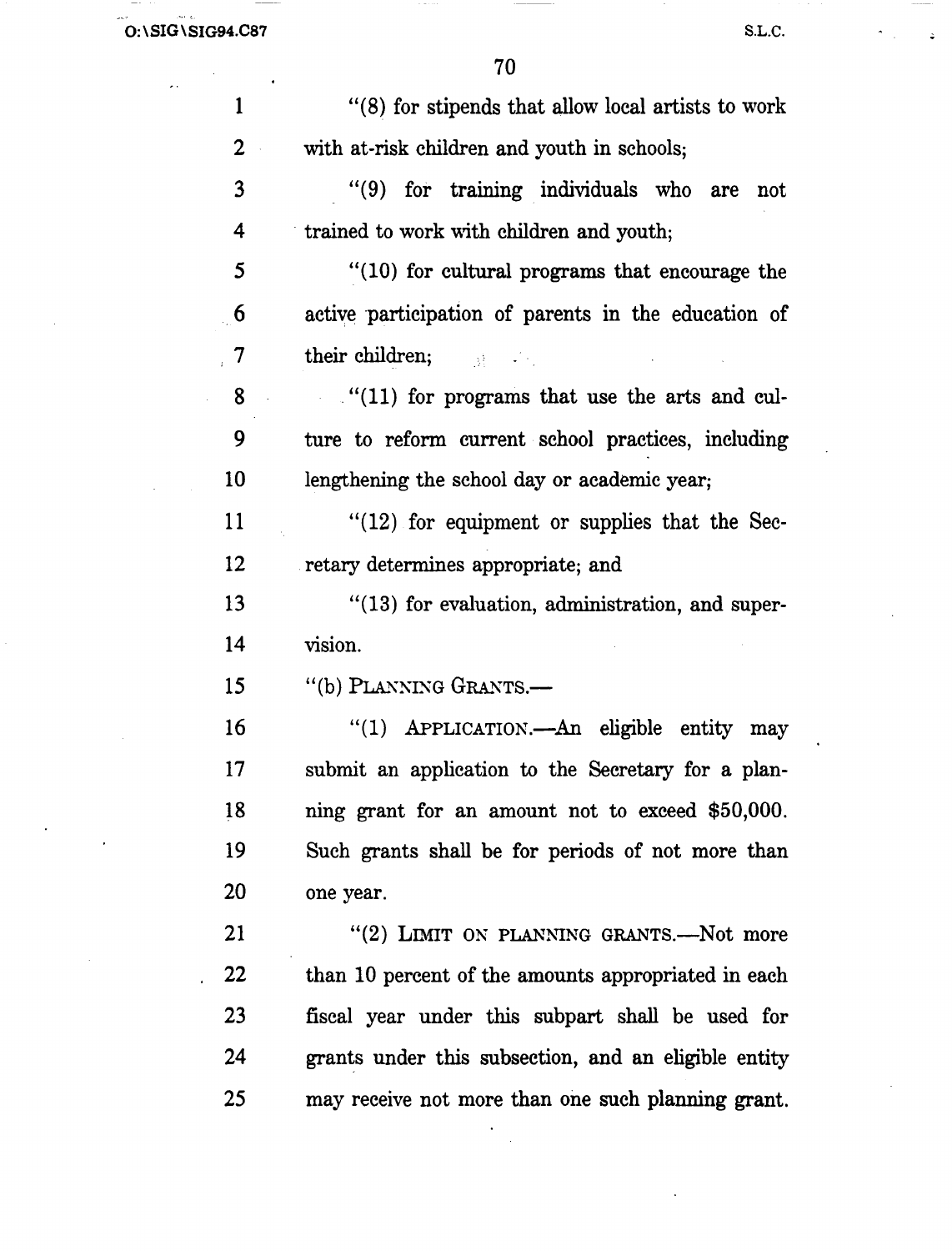$\mathbf{v} = \mathbf{t}$ 

| $\mathbf{1}$            | "(c) GENERAL PROVISIONS.—                             |
|-------------------------|-------------------------------------------------------|
| 2                       | " $(1)$ IN GENERAL.—Each eligible entity desir-       |
| 3                       | ing a grant under this subpart shall submit an appli- |
| 4                       | cation to the Secretary at such time, in such man-    |
| $\overline{\mathbf{5}}$ | ner, and accompanied by such information as the       |
| 6                       | Secretary may reasonably require.                     |
| 7                       | "(2) CONTENTS.—Each application submitted             |
| 8                       | pursuant to paragraph (1) shall—                      |
| 9                       | $\cdot$ (A) describe the cultural entity or entities  |
| 10                      | that will participate in the partnership;             |
| $\overline{11}$         | "(B) describe the target population to be             |
| 12                      | served;                                               |
| 13                      | "(C) describe the services to be provided;            |
| 14                      | "(D) describe a plan for evaluating the               |
| 15                      | success of the program;                               |
| 16                      | $f(E)$ in the case of each local educational          |
| 17                      | agency or school participating in the eligible re-    |
| 18                      | cipient partnership, describe how the activities      |
| 19                      | assisted under this subpart will be perpetuated       |
| 20                      | beyond the duration of the grant;                     |
| 21                      | "(F) describe the manner in which the eli-            |
| 22                      | entity will improve the educational<br>gible          |
| 23                      | achievement or future potential of at-risk youth      |
| 24                      | through more effective coordination of cultural       |
| 25                      | services in the community;                            |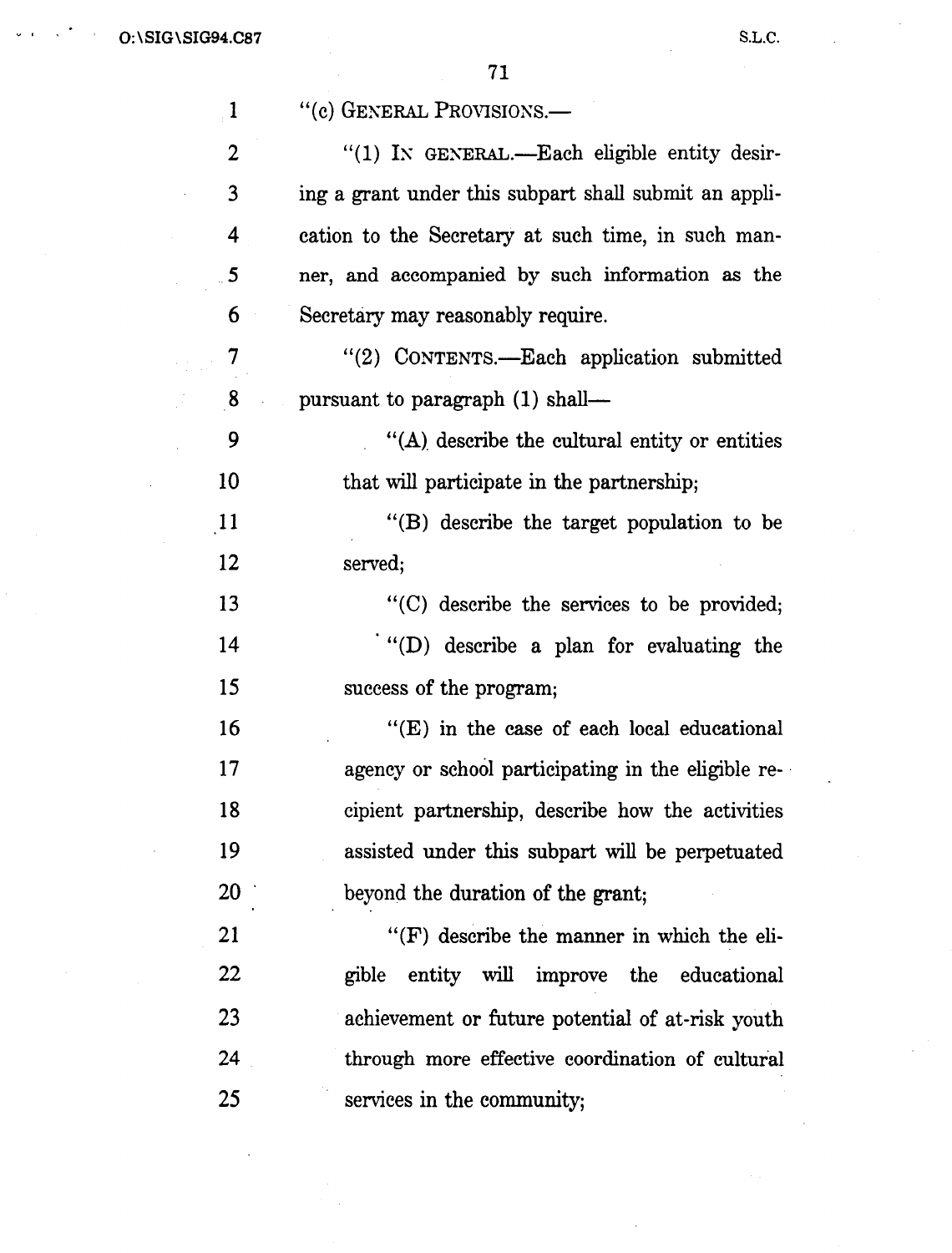$\mathcal{L}_{\mathrm{max}}$ 

 $\bar{z}$ 

 $\mathcal{O}(\mathcal{F})$ 

G

72

 $\frac{1}{2}$ 

| 1                       | "(G) describe the overall and operational                |
|-------------------------|----------------------------------------------------------|
| $\overline{2}$          | goals of the program;                                    |
| $\overline{\mathbf{3}}$ | "(H) describe the nature and location of                 |
| 4                       | all planned sites where services will be delivered       |
| 5                       | and a description of services which will be pro-         |
| 6                       | vided at each site; and                                  |
| 7                       | "(I) describe training that will be provided             |
| 8                       | to individuals who are not trained to work with          |
| 9                       | children and youth, and how teachers will be in-         |
| 10                      | volved.                                                  |
| 11                      | 10414. PAYMENTS; AMOUNTS OF AWARD; COST<br>"SEC.         |
| 12                      | <b>SHARE; LIMITATIONS.</b>                               |
|                         |                                                          |
| 13                      | "(a) PAYMENTS.-                                          |
| 14                      | "(1) IN GENERAL.—The Secretary shall pay to              |
| 15                      | each eligible recipient having an application ap-        |
| 16                      | proved under section 10413(c) the Federal share of       |
| 17                      | the cost of the activities described in the application. |
| 18                      | "(2) SPECIAL RULE.— $(A)$ Grants awarded                 |
| 19                      | under this subpart shall be of sufficient size, scope,   |
| 20                      | and quality to be effective.                             |
| 21                      | "(B) The Secretary shall award grants under              |
| 22                      | this subpart so as to ensure nonduplication of serv-     |
| 23                      | ices provided by grant recipients and services pro-      |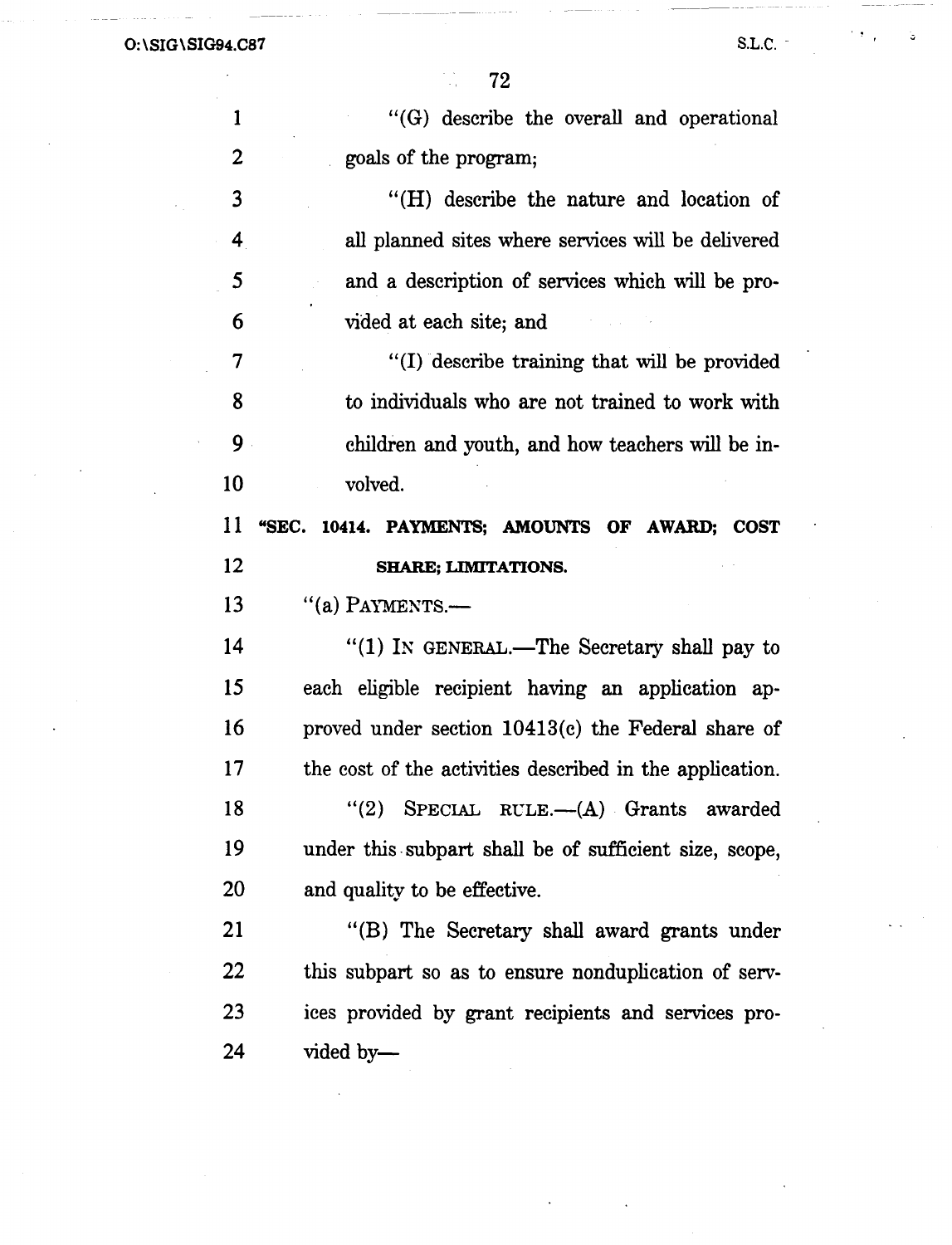.. . ' 0: \SIG \SIG94.C87 S.L.C.

 $\bar{\beta}$ 

 $\sim$ 

 $\overline{a}$ 

 $\mathcal{L}$ 

| $\mathbf{1}$   | "(i) the National Endowment for the Hu-                     |
|----------------|-------------------------------------------------------------|
| $\overline{2}$ | manities;                                                   |
| -3             | "(ii) the National Endowment for the Arts;                  |
| 4              | and                                                         |
| 5              | "(iii) the Institute of Museum Services.                    |
| 6              | "(b) COST SHARE.-                                           |
| 7              | "(1) FEDERAL SHARE.—The Federal share of a                  |
| 8              | grant under this subpart shall be 80 percent of the         |
| 9              | cost of carrying out the activities described in the        |
| 10             | application.                                                |
| 11             | "(2) NON-FEDERAL SHARE.-The non-Federal                     |
| 12             | share of a grant under this subpart shall be 20 per-        |
| 13             | cent of the cost of carrying out the activities de-         |
| 14             | scribed in the application and may be in cash or in         |
| 15             | kind, fairly evaluated, including the provision of          |
| 16             | equipment, services, or facilities.                         |
| 17             | "(c) LIMITATIONS.-                                          |
| 18             | NONINSTRUCTIONAL SERVICES.-Not<br>''(1)                     |
| 19             | more than 25 percent of the grant funds provided in         |
| 20             | any fiscal year under this subpart may be used for          |
| 21             | noninstructional activities such as the activities de-      |
| 22             | scribed in paragraphs $(4)$ , $(5)$ , and $(12)$ of section |
| 23             | $10413(a)$ .<br>$\epsilon_{\rm{eff}}$                       |
| 24             | SUPPLEMENT AND NOT SUPPLANT .-<br>(2)                       |
| 25             | Grant funds awarded under this part shall be used           |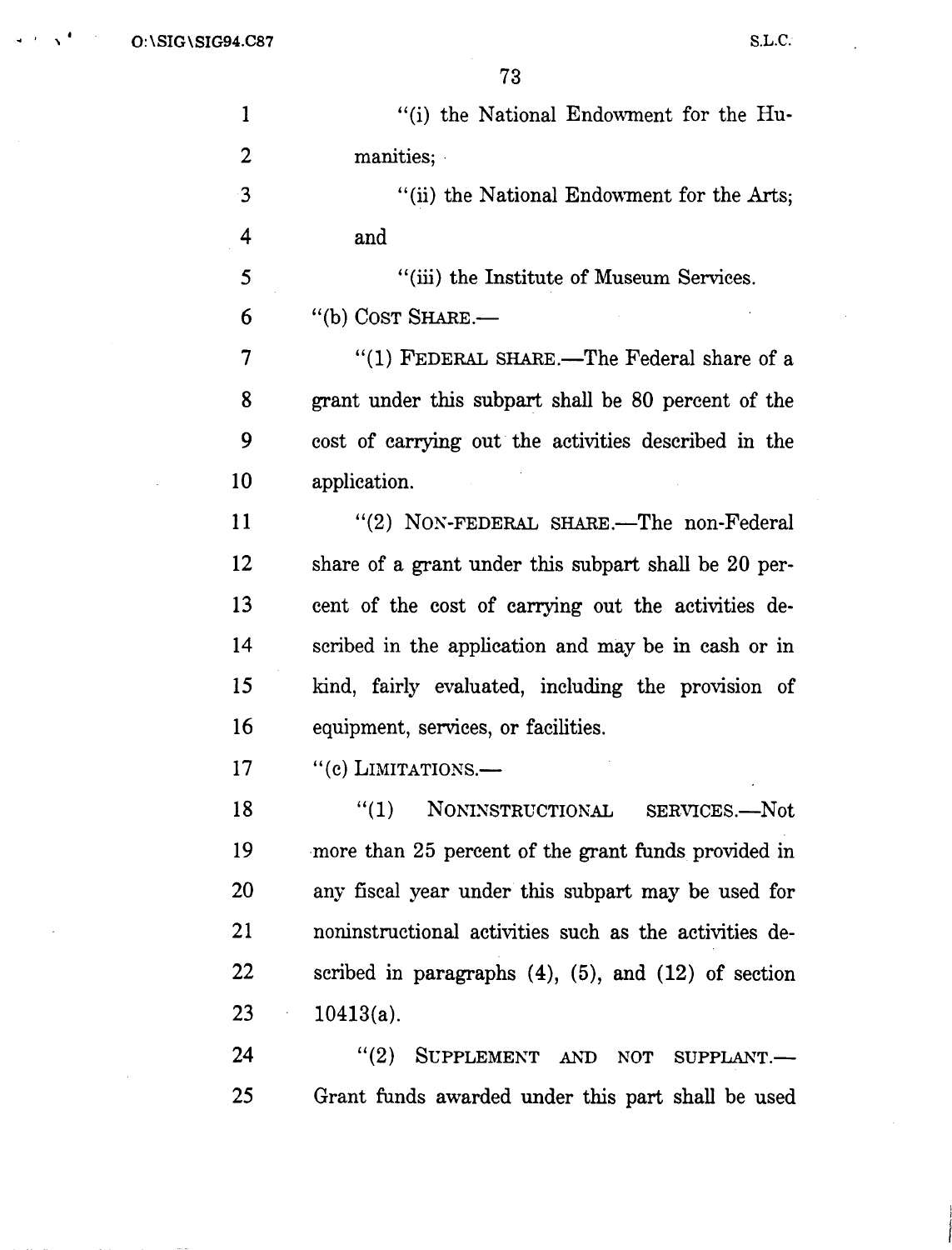'

1 to supplement not supplant the amount of funds 2 made available from non-Federal sources, for the ac-3 tivities assisted under this subpart, in amounts that 4 exceed the amounts expended for such activities in 5 the year preceding the year for which the grant is 6 awarded. 7 "(3) ADMINISTRATIVE COSTS.--(A) The Sec-8 retary may reserve not more than five percent of the 9 grant funds received under this subpart in each fis-10 cal year for the costs of administration. 11 . "(B) Each eligible recipient may reserve not 12 more than 5 percent of any grant funds received 13 under this subpart in each fiscal year for the costs 14 of administration. 15 "SEC. 10415. AUTHORIZATION OF APPROPRIATIONS. 16 "There are authorized to be appropriated to carry out 17 this subpart, \$45,000,000 for fiscal year 1995, and such 18 sums as may be necessary for each of the four succeeding 19 fiscal years. 20 "PART E-INEXPENSIVE BOOK DISTRIBUTION 21 **PROGRAM** 22 "SEC. 10501. INEXPENSIVE BOOK DISTRIBUTION PROGRAM 23 **FOR READING MOTIVATION.** 24 "(a) AUTHORIZATION.-The Secretary is authorized 25 to enter into a contract with Reading is Fundamental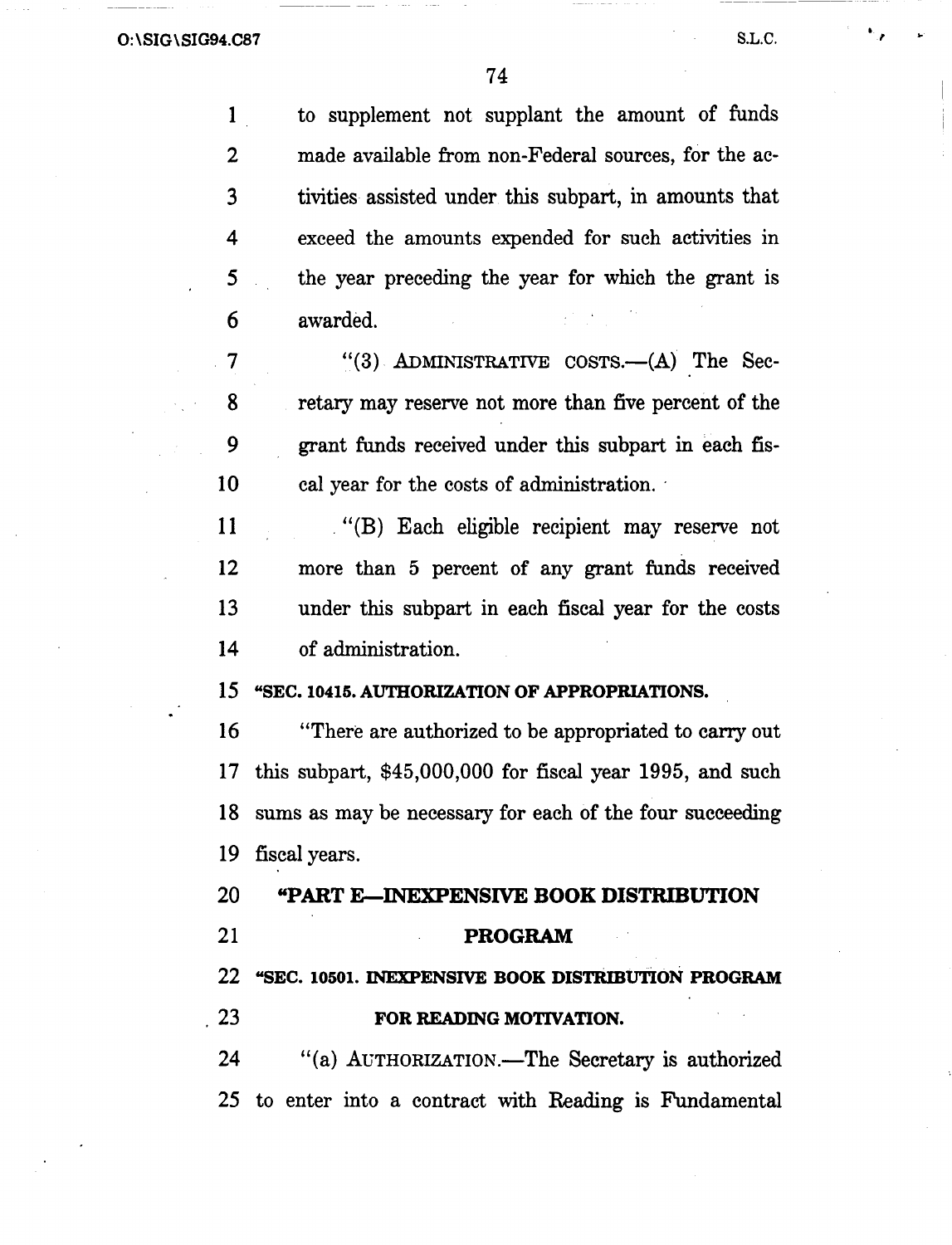

September 20, 1994

### **MEMORANDUM**

TO: Dan Ritter, Kathy Kruse

FROM: Hal Ponder  $\sqrt{M}$ 

RE: community Arts Partnership Language

Per our conversation today, Dan, I suggest that the sentence below be offered In conference to augment and complement the paragraph on page 48 of the senate Report Which begins with "References to cultural services ..• " The sentence we propose would come at the end of that paragraph.

"Proper standards to Insure the Quallty of such professional presentations should be developed by the National committee established by this title."

......

· Telephone: (202) 638-0320 FAX: (202) 628-4379